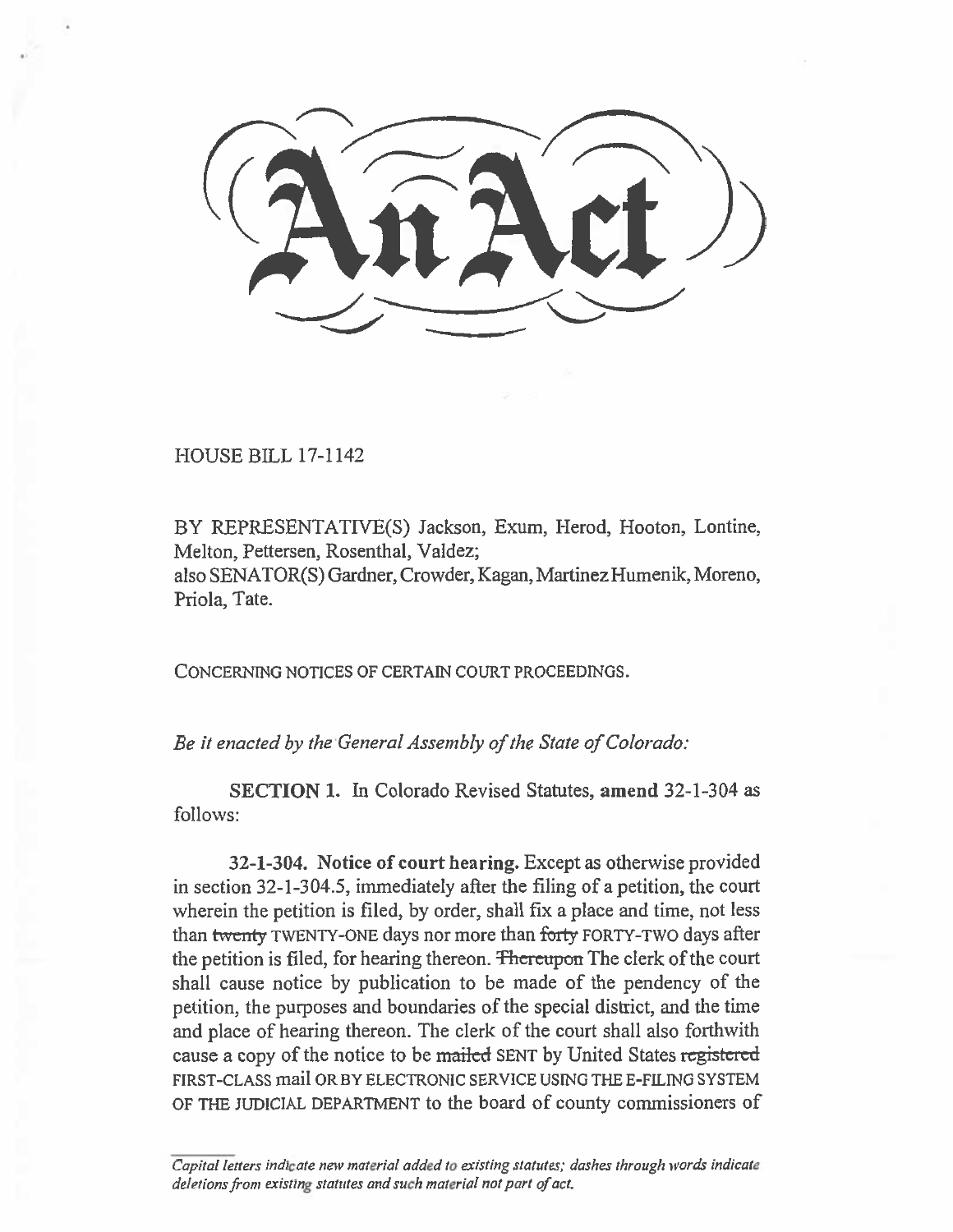each of the several counties and to each party entitled to notice pursuant to section 32-1-206 (2). The notice shall MUST include a general description of the land contained within the boundaries of the proposed special district and information explaining methods and procedures for the filing of a petition for exclusion of territory pursuant to section 32-1-305 (3).

**SECTION** 2. In Colorado Revised Statutes, 37-2-104, **amend** (1) as follows:

**37-2-104. Notice of hearing on petition. (1)** Immediately after the filing of such petition, the court wherein such THE petition is filed shall by order fix a place and time, not less than sixty SIXTY-THREE days nor more than ninety NINETY-ONE days after the petition is filed, for hearing thereon, and thereupon the clerk of said THE court shall cause notice by publication (Schedule Form I) to be made of the pendency of the petition and of the time and place of the hearing thereon. The clerk of said THE court shall also forthwith cause a copy of said notice to be mailed SENT by registered UNITED STATES FIRST-CLASS mail OR BY ELECTRONIC SERVICE USING THE E-FILING SYSTEM OF THE JUDICIAL DEPARTMENT to the board of county commissioners of each of the several counties having territory within the proposed district.

**SECTION 3.** In Colorado Revised Statutes, 37-46-113, **amend (1)**  as follows:

**37-46-113. Notice of hearing on petition. (1)** Immediately after the filing of a petition created pursuant to section 37-46-112, the court, by order, shall fix a place and time, not less than sixty SIXTY-THREE days nor more than ninety NINETY-ONE days after the petition is filed, for a hearing on the petition, and the clerk of the court shall provide notice by publication, which may be substantially the same as provided in section 37-8-101, of the petition and of the time and place of the hearing on the petition. The clerk of the court shall also mail SEND the notice by United States registered FIRST-CLASS mail OR BY ELECTRONIC SERVICE USING THE E-FILING SYSTEM OF THE JUDICIAL DEPARTMENT to the board of county commissioners of each of the counties having territory within the proposed subdistrict and, if the petition is filed by landowners, and not by the board of directors, to the board of directors of the district.

**SECTION 4.** In Colorado Revised Statutes, 37-48-124, **amend (1)** 

PAGE 2-HOUSE BILL 17-1142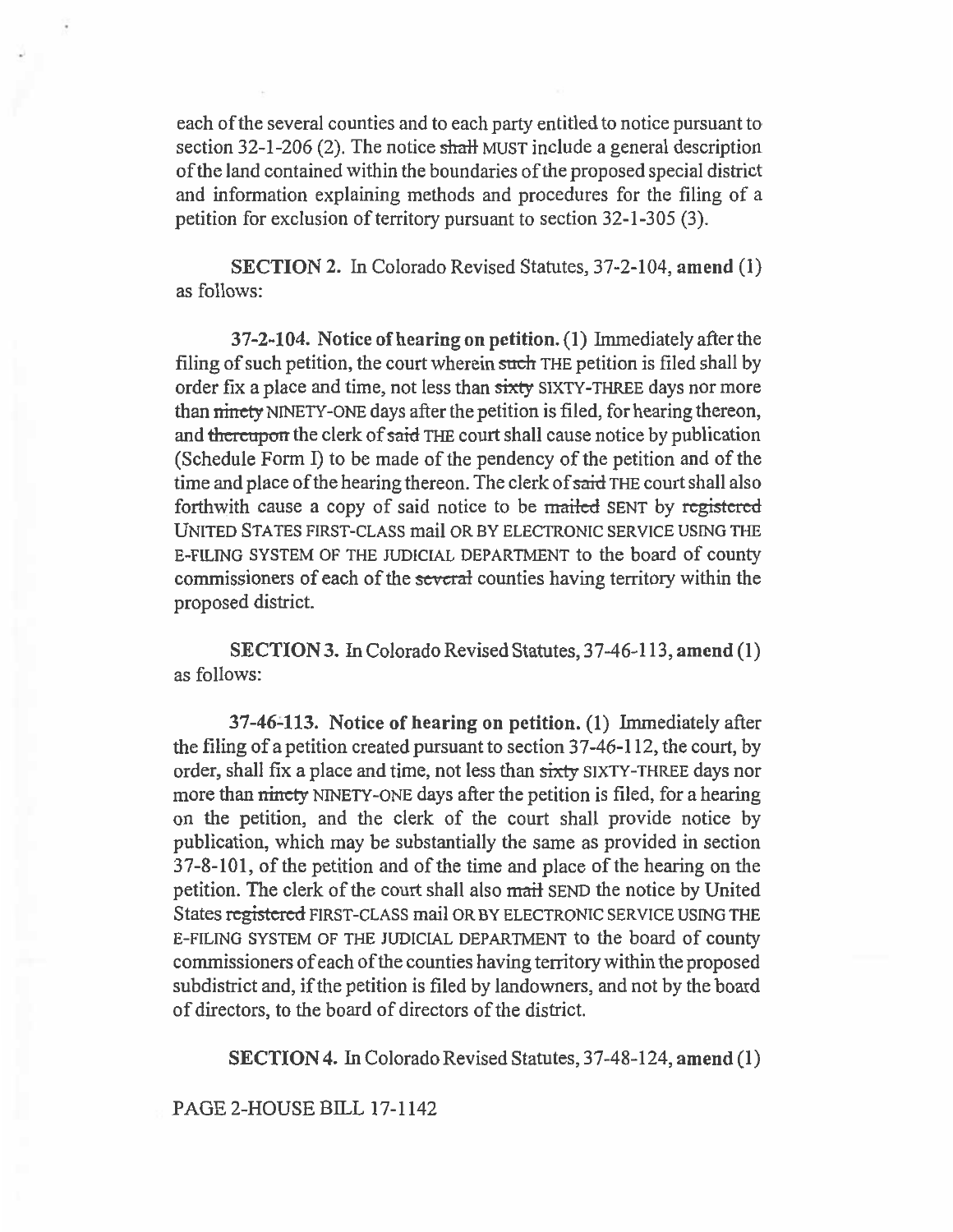as follows:

37-48-124. Time and place of hearing on petition. (1) Immediately after the filing of such petition, the court wherein such THE petition is filed, by order, shall fix a place and time, not less than sixty SIXTY-THREE days nor more than ninety NINETY-ONE days after the petition is filed, for hearing thereon, and thereupon the clerk of said court shall cause notice by publication, which may be substantially the same as provided in section 37-8-101, to be made of the pendency of the petition and of the time and place of the hearing thereon. The clerk of said THE court shall also forthwith cause a copy of said notice to be mailed SENT by United States registered FIRST-CLASS mail OR BY ELECTRONIC SERVICE USING THE E-FILING SYSTEM OF THE JUDICIAL DEPARTMENT to the board of county commissioners of each of the several counties having territory within the proposed subdistrict and to the board of directors of said THE district in the event that said IF THE petition is filed by the landowners.

SECTION 5. In Colorado Revised Statutes, 14-10-107, amend  $(4)(a)$  as follows:

**14-10-107. Commencement - pleadings - abolition of existing defenses - automatic, temporary injunction - enforcement.** (4) (a) Upon **the** commencement of a proceeding by one of the parties, or by a legal guardian or conservator of one of the parties, the other party shall be personally served in the manner provided by the Colorado rules of civil procedure, and he or she may file a response in accordance with such rules; except that, upon motion verified by the oath of the party commencing the proceeding or of someone in his or her behalf for an order of publication stating the facts authorizing such service, and showing the efforts, if any, that have been made to obtain personal service within this state, and giving the address or last-known address of each person to be served or stating that his or her address and last-known address are unknown, the court shall hear the motion ex parte and, if satisfied that due diligence has been used to obtain personal service within this state or that efforts to obtain the same would have been to no avail, shall order one publication of a consolidated notice in a newspaper published or having general circulation in the county in which the proceeding is filed, notwithstanding the provisions of article 70 of title 24. C.R.S. A consolidated notice shall be published at least once during a calendar month and shall list the proceedings filed subsequent to those named in the previously published consolidated notice, stating as to

PAGE 3-HOUSE BILL 17-1142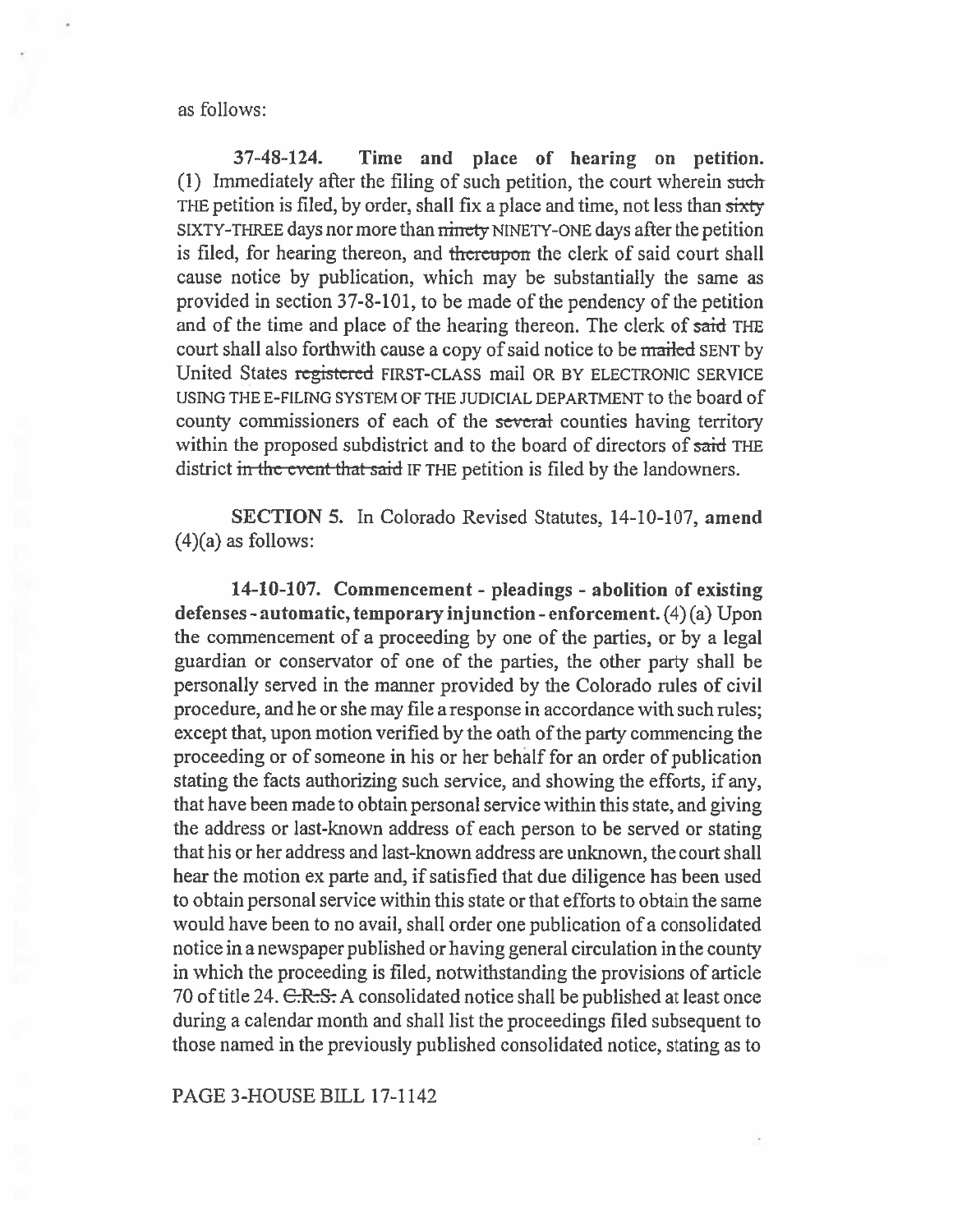each proceeding the names of the parties, the action number, the nature of the action, that a copy of the petition and summons may be obtained from the clerk of the court during regular business hours, and that default judgment may be entered against that party upon whom service is made by such notice if he or she fails to appear or file a response within thirty-five days after the date of publication. Costs of publication of a consolidated notice may be assessed pro rata to each of the proceedings named in the notice; except that, if a party is indigent or otherwise unable to pay such publication costs, the costs shall be paid by the court from funds appropriated for the purpose. Service shall be complete upon such publication, and a response or appearance by the party served by publication under this subsection (4) shall be made within thirty-five days thereafter, or default judgment may be entered. No later than the day of publication, the clerk of the court shall also post for thirty-five consecutive days a copy of the process on a bulletin board in his or her office and may post it OR on the website of the district court in which the case was filed and shall mail a copy of the process to the other party at his or her last-known address, and shall place in the file of the proceeding his or her certificate of posting and mailing. Proof of publication of the consolidated notice shall be by placing in the file a copy of the affidavit of publication, certified by the clerk of the court to be a true and correct copy of the original affidavit on file in the clerk's office.

**SECTION 6. Act subject to petition - effective date applicability. (1) This** act takes effect September 1, 2017; except that, if a referendum petition is filed pursuant to section 1 (3) of article V of the state constitution against this act or an item, section, or part of this act within the ninety-day period after final adjournment of the general assembly, then the act, item, section, or part will not take effect unless approved by the people at the general election to be held in November 2018 and, in such case, will take effect on the date of the official declaration of the vote thereon by the governor.